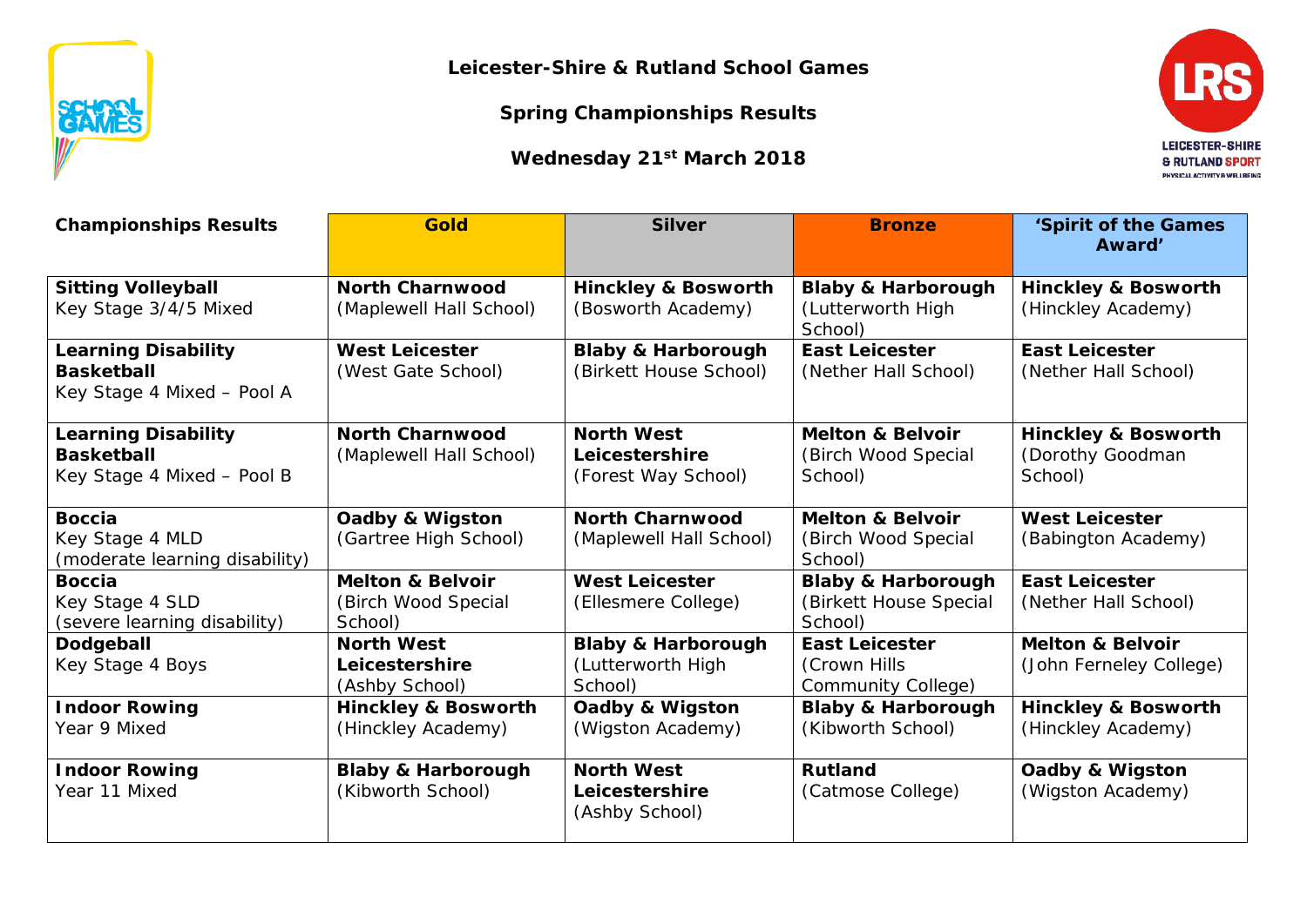| <b>Sportshall Athletics</b><br>Year 7 Girls | <b>West Leicester</b><br>(Sir Jonathan North<br>Community College)     | <b>Hinckley &amp; Bosworth</b><br>(Market Bosworth<br>School)          | <b>North Charnwood</b><br>(Iveshead School)          | <b>Blaby &amp; Harborough</b><br>(Countesthorpe Leysland<br>CC) |
|---------------------------------------------|------------------------------------------------------------------------|------------------------------------------------------------------------|------------------------------------------------------|-----------------------------------------------------------------|
| <b>Sportshall Athletics</b><br>Year 7 Boys  | <b>Hinckley &amp; Bosworth</b><br>(Saint Martin's Catholic<br>Academy) | <b>East Leicester</b><br>(St Paul's Catholic<br>Academy)               | <b>North Charnwood</b><br>(De Lisle College)         | <b>Blaby &amp; Harborough</b><br>(Lutterworth College)          |
| <b>Sportshall Athletics</b><br>Year 8 Girls | <b>Rutland</b><br>(Uppingham Community<br>College)                     | <b>Blaby &amp; Harborough</b><br>(Thomas Estley)<br>Community College) | <b>West Leicester</b><br>(Lancaster Academy)         | <b>North West</b><br>Leicestershire<br>(Newbridge High School)  |
| <b>Sportshall Athletics</b><br>Year 8 Boys  | Oadby & Wigston<br>(Wigston Academy)                                   | <b>Blaby &amp; Harborough</b><br>(Thomas Estley)<br>Community College) | <b>Hinckley &amp; Bosworth</b><br>(Hinckley Academy) | <b>West Leicester</b><br>(Lancaster Academy)                    |
| Volleyball<br>Key Stage 4 Girls             | <b>Blaby &amp; Harborough</b><br>(Robert Smyth Academy)                | <b>South Charnwood</b><br>(Wreake Valley)<br>Academy)                  | Rutland<br>(Catmose College)                         | <b>South Charnwood</b><br>(Wreake Valley)<br>Academy)           |
| Volleyball<br>Key Stage 4 Boys              | <b>West Leicester</b><br>(Lancaster Academy)                           | <b>Hinckley &amp; Bosworth</b><br>(Hinckley Academy)                   | <b>East Leicester</b><br>(Rushey Mead<br>Academy)    | <b>Rutland</b><br>(Catmose College)                             |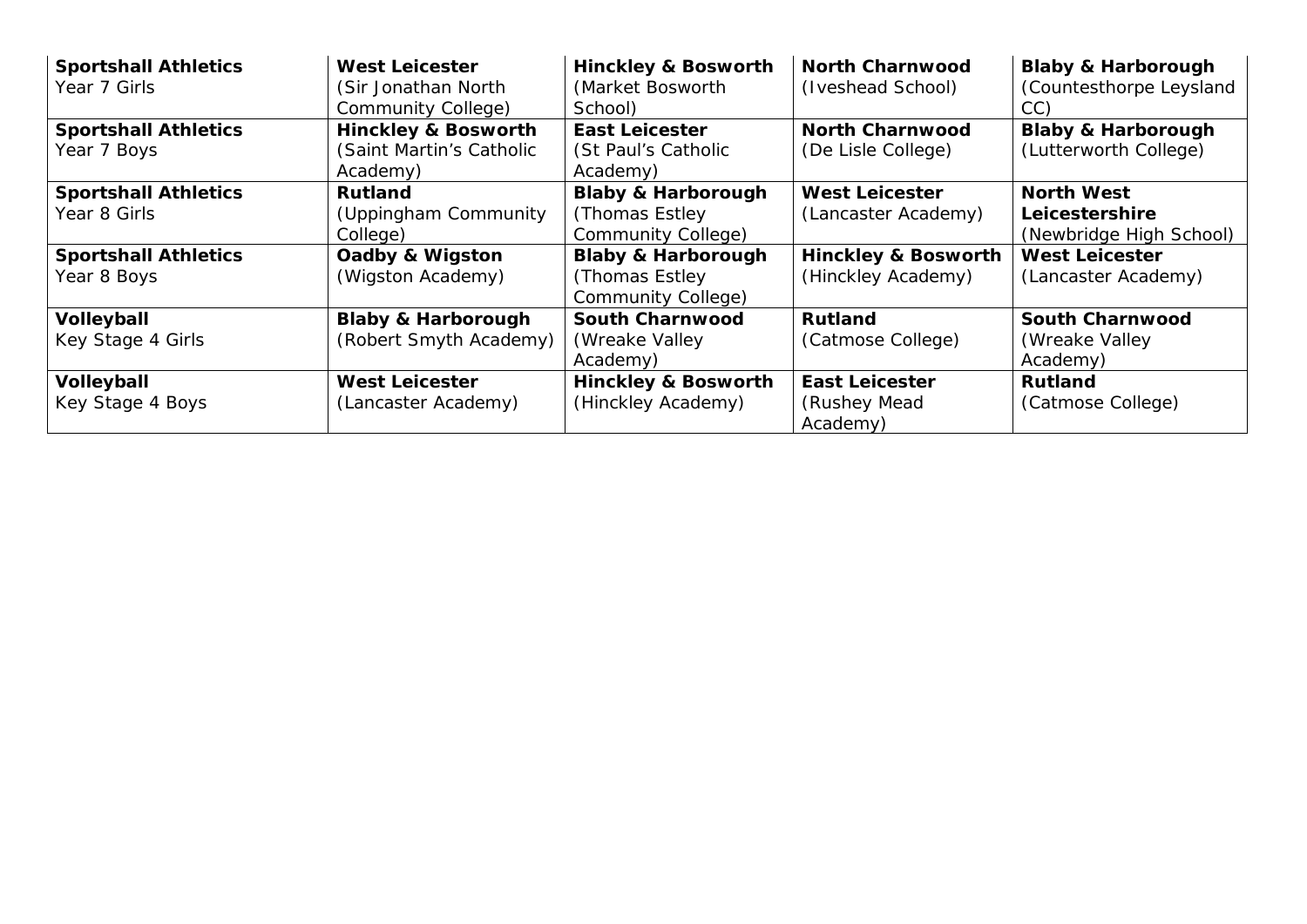## **Full School Games Spring Championship Results**

| Competition                                                                         | 1 <sup>st</sup>                                                | 2 <sub>nd</sub>                                           | 3 <sup>rd</sup>                                         | 4 <sup>th</sup>                                           | 5 <sup>th</sup>                                                            | 6 <sup>th</sup>                                  | 7 <sup>th</sup>                                    | 8 <sup>th</sup>                                   | <b>9th</b>                                                      | 10 <sup>th</sup>                           |
|-------------------------------------------------------------------------------------|----------------------------------------------------------------|-----------------------------------------------------------|---------------------------------------------------------|-----------------------------------------------------------|----------------------------------------------------------------------------|--------------------------------------------------|----------------------------------------------------|---------------------------------------------------|-----------------------------------------------------------------|--------------------------------------------|
| <b>Sitting</b><br>Volleyball<br>Key Stage<br>3/4/5 Mixed                            | North<br>Charnwood<br>(Maplewell<br>Hall Sch)                  | Hinckley &<br><b>Bosworth</b><br>(Bosworth Acad)          | Blaby &<br>Harborough<br>(Lutterworth<br>High Sch)      | North West<br>Leicestershire<br>(Rep Team)                | Oadby &<br>Wigston<br>(Wigston Acad /<br>South Wigston<br>HS)              | East Leicester<br>(Judgemeadow<br>CC             | Rutland<br>(Catmose Coll)                          |                                                   |                                                                 |                                            |
| Learning<br><b>Disability</b><br><b>Basketball</b><br>Key Stage 4<br>Mixed - Pool A | West Leicester<br>(West Gate<br>Sch)                           | Blaby &<br>Harborough<br>(Birkett House<br>Sch)           | East Leicester<br>(Nether Hall<br>Sch)                  |                                                           |                                                                            |                                                  |                                                    |                                                   |                                                                 |                                            |
| Learning<br><b>Disability</b><br><b>Basketball</b><br>Key Stage 4<br>Mixed - Pool B | North<br>Charnwood<br>(Maplewell<br>Hall Sch)                  | North West<br>Leicestershire<br>(Forest Way<br>Sch)       | Melton &<br>Belvoir<br>(Birch Wood<br>Special Sch)      | Hinckley &<br><b>Bosworth</b><br>(Dorothy<br>Goodman Sch) |                                                                            |                                                  |                                                    |                                                   |                                                                 |                                            |
| <b>Boccia</b><br>Key Stage 4<br><b>MLD</b>                                          | Oadby &<br>Wigston<br>(Gartree High<br>Sch)                    | North<br>Charnwood<br>(Maplewell Hall<br>Sch)             | Melton &<br>Belvoir<br>(Birch Wood<br>Special Sch)      | Blaby &<br>Harborough<br>(Robert Smyth<br>Acad)           | West Leicester<br>(Babington<br>Acad)                                      | Rutland<br>(Catmose Coll)                        | Hinckley &<br>Bosworth<br>(Dorothy<br>Goodman Sch) | East Leicester<br>(Crown Hills<br>CC)             |                                                                 |                                            |
| <b>Boccia</b><br>Key Stage 4<br><b>SLD</b>                                          | Melton &<br>Belvoir<br>(Birch Wood<br>Special Sch)             | West Leicester<br>(Ellesmere Coll)                        | Blaby &<br>Harborough<br>(Birkett House<br>Special Sch) | East Leicester<br>(Nether Hall<br>Sch)                    | Hinckley &<br>Bosworth<br>(Dorothy<br>Goodman Sch)                         | <b>Guest Team</b><br>(Birch Wood<br>Special Sch) |                                                    |                                                   |                                                                 |                                            |
| Dodgeball<br>Key Stage 4<br>Boys                                                    | North West<br>Leicestershire<br>(Ashby Sch)                    | Blaby &<br>Harborough<br>(Lutterworth<br>High Sch)        | East Leicester<br>(Crown Hills<br>Community<br>Coll)    | <b>West Leicester</b><br>(Lancaster<br>Acad)              | South<br>Charnwood<br>(Cedars Acad)                                        | Hinckley &<br><b>Bosworth</b><br>(Hinckley Acad) | Oadby &<br>Wigston<br>(Manor HS)                   | North<br>Charnwood<br>(Woodbrook<br>Vale HS)      | Rutland<br>(Catmose<br>Coll)                                    | Melton &<br>Belvoir (John<br>Ferneley Col) |
| Rowing<br>Year 9 Mixed                                                              | Hinckley &<br>Bosworth<br>(Hinckley<br>Acad)                   | Oadby &<br>Wigston<br>(Wigston Acad)                      | Blaby &<br>Harborough<br>(Kibworth<br>Sch)              | Rutland<br>(Uppingham CC)                                 | East Leicester<br>(Soar Valley<br>CC)                                      | North<br>Charnwood<br>(Rawlins Acad)             |                                                    |                                                   |                                                                 |                                            |
| Rowing<br>Year 11 Mixed                                                             | Blaby &<br>Harborough<br>(Kibworth<br>Sch)                     | North West<br>Leicestershire<br>(Ashby Sch)               | Rutland<br>(Catmose<br>Coll)                            | Oadby &<br>Wigston<br>(Wigston Acad)                      | North<br>Charnwood<br>(Limehurst<br>Acad)                                  | East Leicester<br>(Crown Hills CC)               |                                                    |                                                   |                                                                 |                                            |
| Sportshall<br><b>Athletics</b><br>Year 7 Girls                                      | West Leicester<br>(Sir Jonathan<br>North<br>Community<br>Coll) | Hinckley &<br><b>Bosworth</b><br>(Market<br>Bosworth Sch) | North<br>Charnwood<br>(Iveshead<br>Sch)                 | Rutland<br>(Catmose Coll)                                 | $=$ Melton &<br>Belvoir (John<br>Ferneley Coll) /<br>Blaby &<br>Harborough |                                                  | Oadby &<br>Wigston<br>(Gartree HS)                 | North West<br>Leicestershire<br>(Newbridge<br>HS) | $=$ East<br>Leicester (St<br>Paul's<br>Catholic<br>Sch) / South |                                            |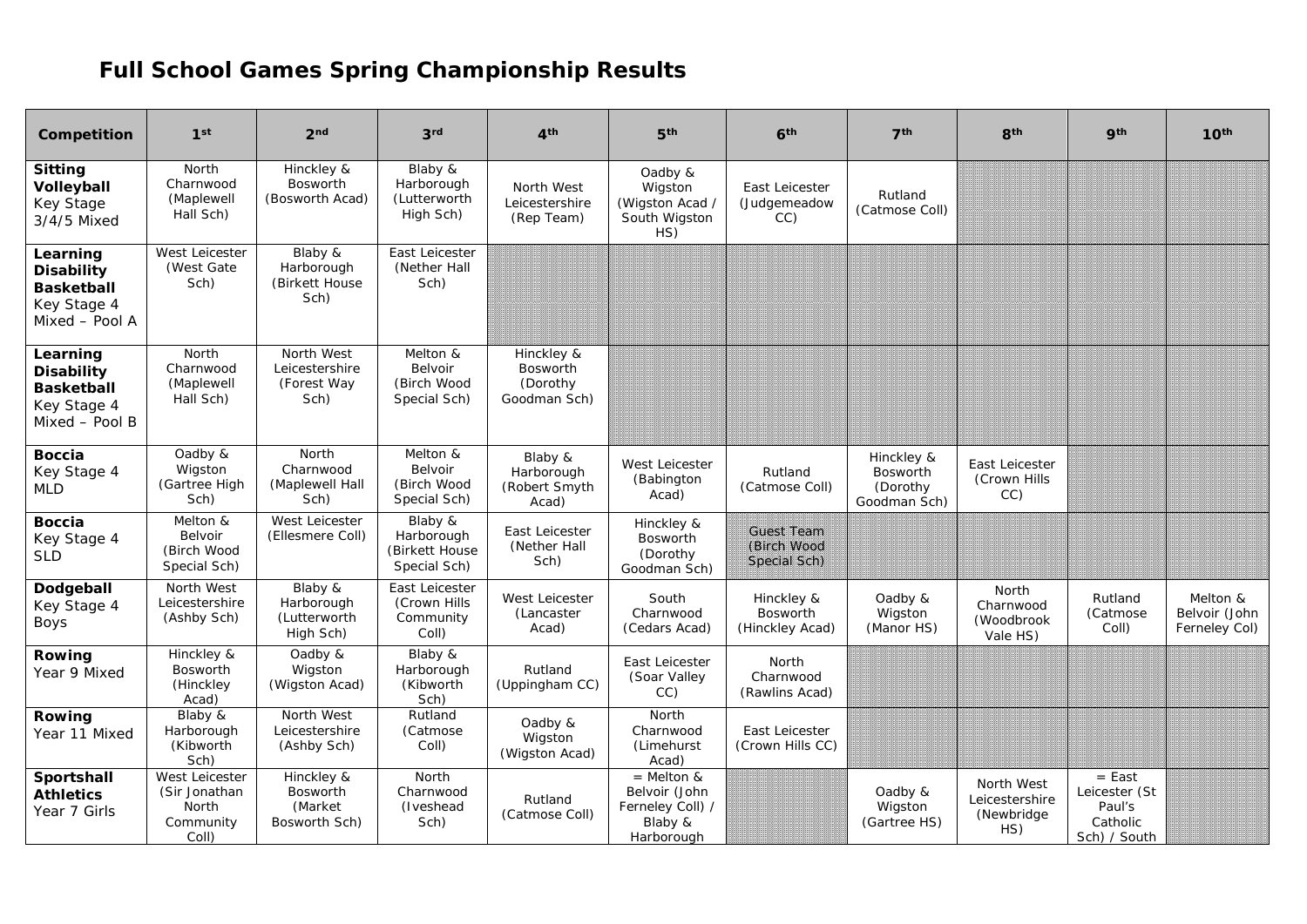|                                                |                                                                    |                                                                |                                                     |                                            | (Countesthorpe<br>Leysland CC)                       |                                                                                               |                                                    |                                                    | Charnwood<br>(Cedars<br>Acad)                   |                                                 |
|------------------------------------------------|--------------------------------------------------------------------|----------------------------------------------------------------|-----------------------------------------------------|--------------------------------------------|------------------------------------------------------|-----------------------------------------------------------------------------------------------|----------------------------------------------------|----------------------------------------------------|-------------------------------------------------|-------------------------------------------------|
| Sportshall<br><b>Athletics</b><br>Year 7 Boys  | Hinckley &<br><b>Bosworth</b><br>(Saint Martin's<br>Catholic Acad) | East Leicester<br>(St Paul's<br>Catholic Acad)                 | North<br>Charnwood<br>(De Lisle Coll)               | Rutland<br>(Catmose Coll)                  | North West<br>Leicestershire<br>(Castle Rock)<br>HS) | $=$ Oadby &<br>Wigston<br>(Wigston Acad)<br>/ Blaby &<br>Harborough<br>(Lutterworth)<br>Coll) |                                                    | South<br>Charnwood<br>(Cedars Acad)                | Melton &<br>Belvoir (John<br>Ferneley<br>Coll)  | West<br>Leicester (Sir<br>Jonathan<br>North CC) |
| Sportshall<br><b>Athletics</b><br>Year 8 Girls | Rutland<br>(Uppingham<br>Community<br>Coll)                        | Blaby &<br>Harborough<br>(Thomas Estley)<br>Community<br>Coll) | West Leicester<br>(Lancaster<br>Acad)               | North<br>Charnwood<br>(Loughborough<br>HS) | Hinckley &<br><b>Bosworth</b><br>(Redmoor<br>Acad)   | East Leicester<br>(St Paul's<br>Catholic Acad)                                                | Oadby &<br>Wigston<br>(Wigston)<br>Acad)           | North West<br>Leicestershire<br>(Newbridge)<br>HS) | Melton &<br>Belvoir (John<br>Ferneley<br>Coll)  | South<br>Charnwood<br>(Wreake<br>Valley Acad)   |
| Sportshall<br><b>Athletics</b><br>Year 8 Boys  | Oadby &<br>Wigston<br>(Wigston<br>Acad)                            | Blaby &<br>Harborough<br>(Thomas Estley)<br>Community<br>Coll) | Hinckley &<br><b>Bosworth</b><br>(Hinckley<br>Acad) | Rutland<br>(Catmose Coll)                  | East Leicester<br>(St Paul's<br>Catholic Acad)       | North<br>Charnwood<br>(Limehurst<br>Acad)                                                     | North West<br>Leicestershire<br>(Newbridge)<br>HS) | Melton &<br>Belvoir (John<br>Ferneley Coll)        | South<br>Charnwood<br>(Humphrey<br>Perkins Sch) | West<br>Leicester<br>(Lancaster<br>Acad)        |
| Volleyball<br>Key Stage 4<br>Girls             | Blaby &<br>Harborough<br>(Robert Smyth<br>Acad)                    | South<br>Charnwood<br>(Wreake Valley<br>Acad)                  | Rutland<br>(Catmose)<br>Coll)                       | North<br>Charnwood<br>(Iveshead Sch)       | North West<br>Leicestershire<br>(Ashby Sch)          | Hinckley &<br><b>Bosworth</b><br>(Hinckley Acad)                                              | Melton &<br>Belvoir (John<br>Ferneley)             | East Leicester<br>(Rushey Mead<br>Acad)            | <b>Guest Team</b><br>(Rushey)<br>Mead Acad)     |                                                 |
| Volleyball<br>Key Stage 4<br>Boys              | West Leicester<br>(Lancaster<br>Acad)                              | Hinckley &<br><b>Bosworth</b><br>(Hinckley Acad)               | East Leicester<br>(Rushey Mead<br>Acad)             | Rutland<br>(Catmose Coll)                  | North<br>Charnwood<br>(Iveshead Sch)                 | Melton & Belvoir<br>(Priory Belvoir<br>Acad)                                                  | Blaby &<br>Harborough<br>(Robert Smyth<br>Acad)    | North West<br>Leicestershire<br>(Ashby Sch)        | South<br>Charnwood<br>(Cedars<br>Acad)          |                                                 |

**[www.lrsport.org/schoolgames](http://www.lrsport.org/schoolgames)**